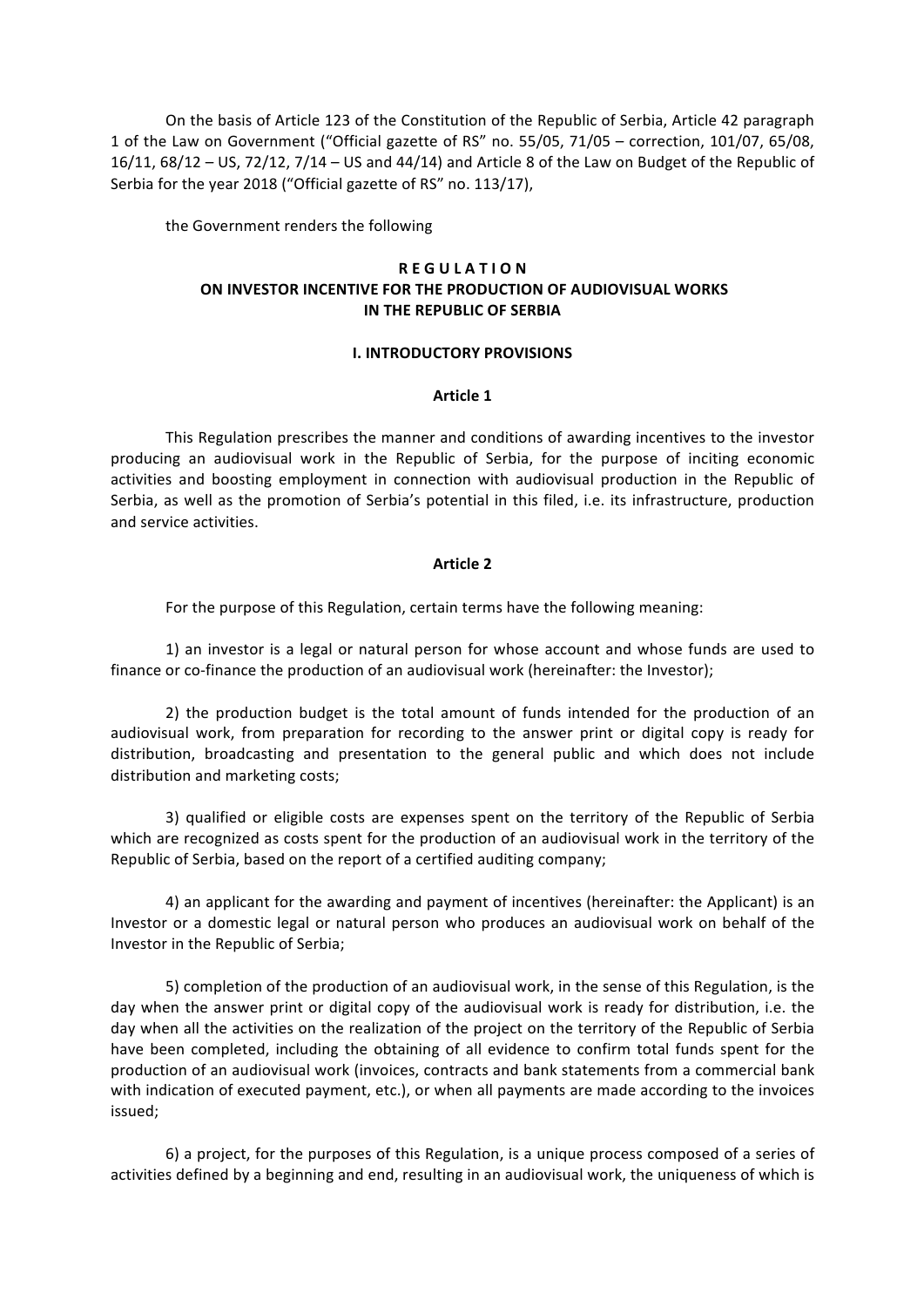reflected in the same program basis and in the same period of realization, regardless of whether it occurs as a whole or in separate segments.

## **Article 3**

Incentives in accordance with this Regulation are allocated to the Investor as non-refundable, by reimbursing part of the eligible costs incurred in the Republic of Serbia.

Incentives are allocated in the amount of 25% of eligible costs, all in accordance with the independent auditor's report on the production costs of the audiovisual work in the Republic of Serbia.

In accordance with this Regulation, the authorities and organizations of the Republic of Serbia, i.e. bodies and departments of local authorities, public companies, funds and directorates, as well as institutions established by the Republic of Serbia and/or local authorities, do not have the right to award incentives.

In the event the Republic of Serbia, autonomous province and unit of local self-government, through the competent authorities, and the legal entity that manages and/or disposes of public funds, has granted state aid for the production of an audiovisual work in any form, the total amount of state aid and incentives awarded under this Regulation may not exceed 50% of the production budget, i.e. 50% of the total amount of funds intended for the production of an audiovisual work in the Republic of Serbia.

Incentives allocated for a special-purpose film are awarded in the amount of 25% of eligible costs, provided that the total amount of approved funds awarded over three consecutive fiscal years does not exceed the prescribed maximum amount of state aid of small value (*de minimis* state aid) in accordance with the regulations governing the rules for granting state aid.

## **II. CONDITIONS FOR THE EXERCISE OF RIGHTS ON THE AWARDING OF INCENTIVES**

## **Article 4**

The conditions that the Investor must fulfill in order to exercise the right to be awarded incentives is to, for the purpose of producing an audiovisual work, allocate funds in the production budget for realization of the project in the Republic of Serbia, in an amount greater than the minimum funds for a specific format:

1) for a featur film and TV film: 300,000.00 EUR;

2) for a TV series: 300,000.00 EUR, provided the amount of funds intended for realization per episode may not be less than 100,000.00 EUR;

3) for an animated film, audio and/or visual post-production of an audiovisual work: 150,000.00 EUR;

4) for a special-purpose film: 100,000.00 EUR;

5) for a documentary film and documentary TV program: 50,000.00 EUR.

The right to incentives can be achieved for the production of: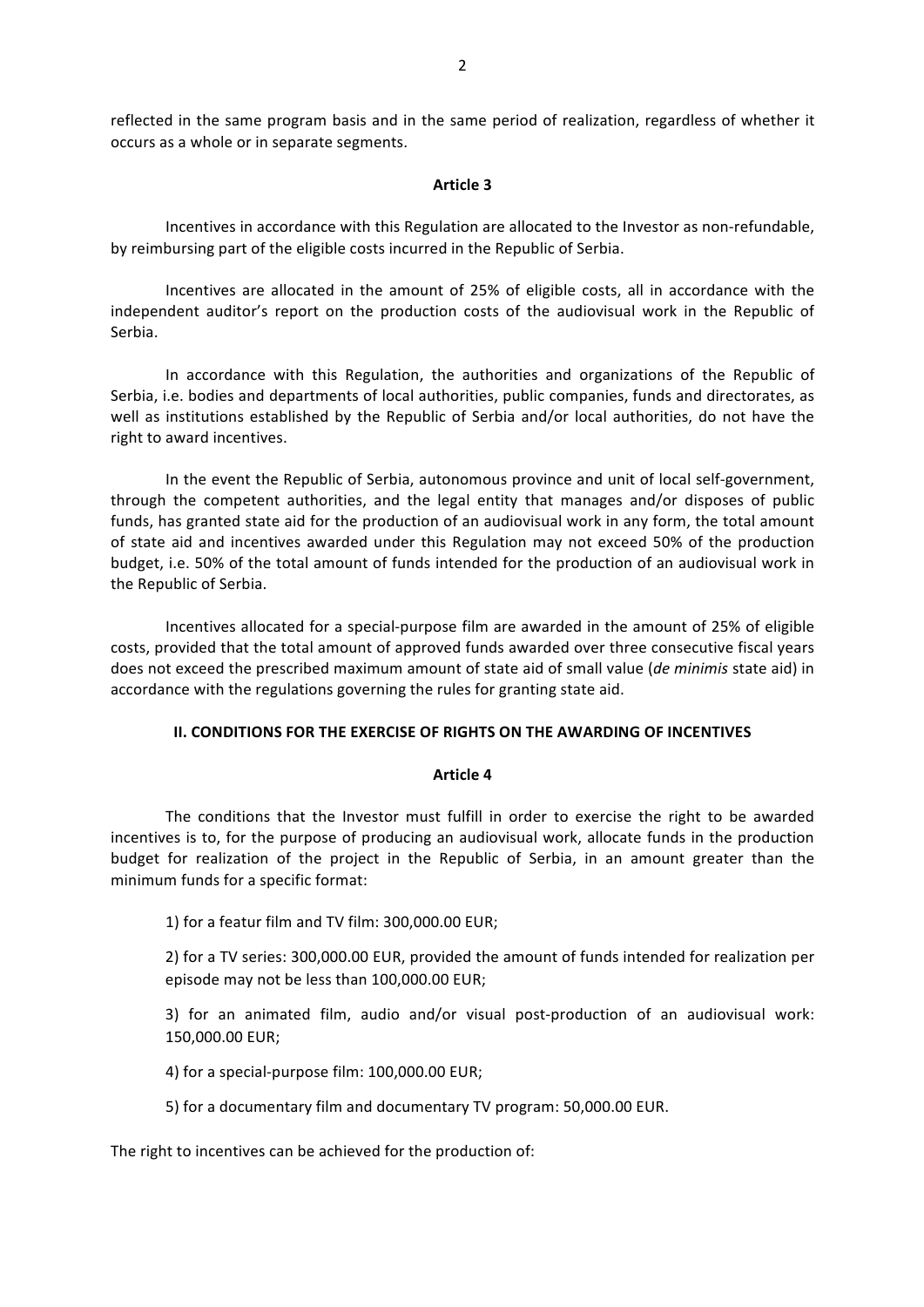1) a feature film, TV film, feature-length documentary film and feature-length animated film that last at least 70 minutes;

2) a TV series of at least three episodes lasting a total of at least 120 minutes;

3) a documentary TV program lasting at least 40 minutes.

In addition to the conditions referred to in paragraph 1, item 4) of this Article, for the acquiring of the right to incentives for the production of a special-purpose film, it is necessary that its production is financed by one Investor, as well as that the realization of a special-purpose film is defined as a project under Article 2 item 6) of this Regulation.

# **Article 5**

The right to incentives referred to in Article 1 of this Regulaton is unavailable to an Investor, i.e. Applicant:

1) against whom a previous bankruptcy proceeding, reorganization or liquidation has been initiated, in accordance with the regulations governing bankruptcy and liquidation;

2) who has matured and outstanding obligations on the basis of public revenues in the Republic of Serbia and other financial obligations towards the Republic of Serbia.

# **Article 6**

Incentives can be awarded for an audiovisual work:

1) that does not have content contrary to the moral, public order and public interest of the Republic of Serbia, does not violate the reputation of the Republic of Serbia, does not promote violation of human rights and hate speech;

2) which is in the format of a feature film, TV film, TV series, feature animated film, audio and/or visual post-production of an audiovisual work, special-purpose film, feature-length documentary films and documentaries;

3) whose production has commenced or whose production continues during the budget year in which the request for incentives is submitted.

The production of an audiovisual work must take place in accordance with the production calendar and shooting plan, and the Applicant must notify the Committee for Awarding Incentives within seven days on any deviations from the submitted production calendar and shooting plan. If there is a deviation of more than 30 days, the Agreement on Awarding Incentives is deemed to be terminated.

# **Article 7**

The incentives are awarded on the basis of a continuously open public call for the awarding of incentives (hereinafter: Public Call), which is issued by the ministry in charge of economic affairs (hereinafter: the Ministry).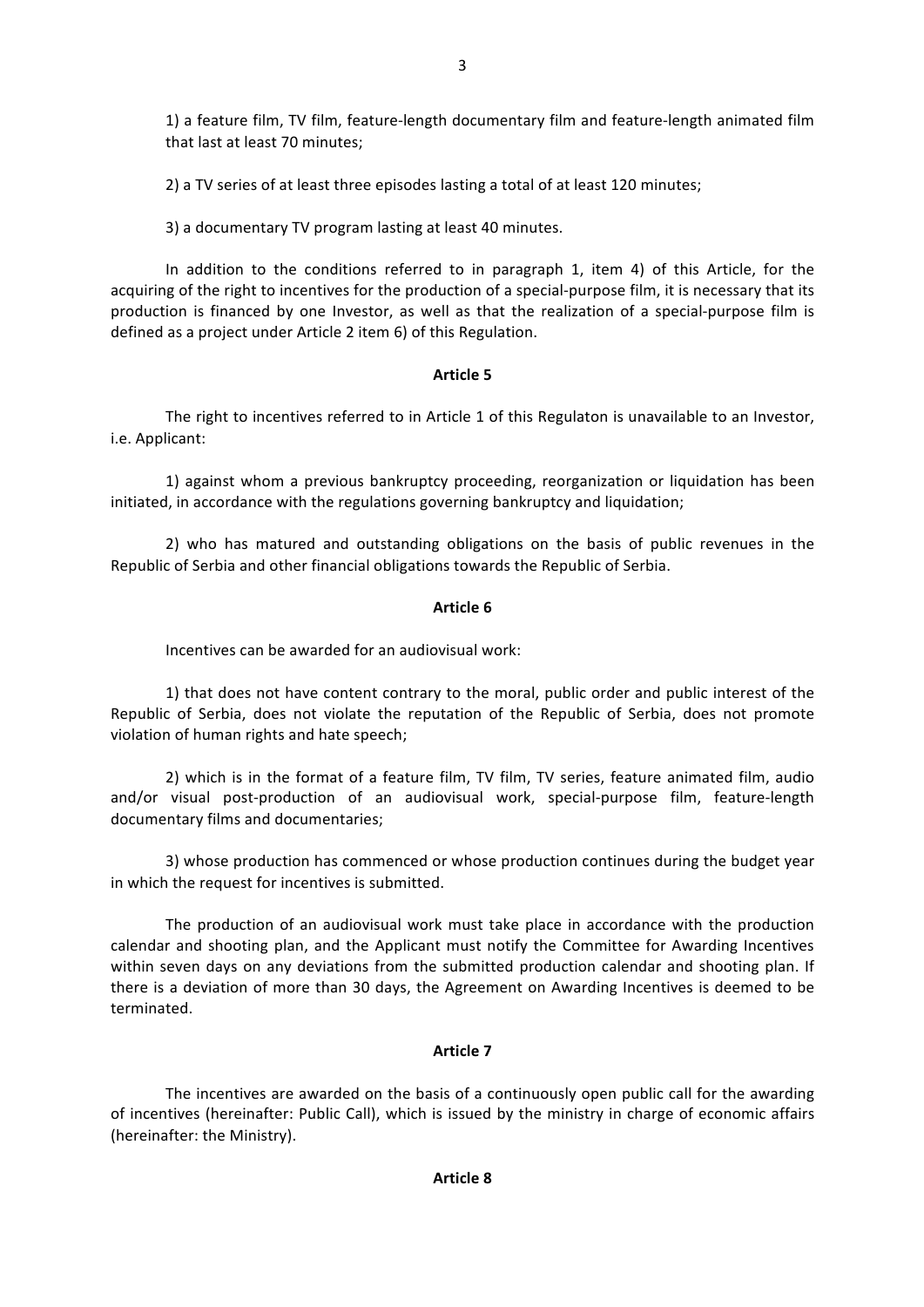For each current year, the Public Call closes on September 30<sup>th</sup>.

Requests for the payment of incentives received after the date referred to in paragraph 1 of this Article shall be deemed to be requests for the following budget vear.

#### **III. COMPOSITION AND FORM OF THE COMMITTEE**

#### **Article 9**

The Government establishes the Committee for Awarding Incentives (hereinafter: the Committee) consisting of the President of the Committee and four members, namely: a representative of the ministry responsible for economic affairs who is also the President of the Committee and one representative each of the ministry responsible for cultural affairs, the ministry responsible for financial affairs, the Serbian Chamber of Commerce – Cinematography Group, and Film Centre Serbia.

The mandate of the Committee is two years.

A member of the Committee may not be in conflict of interest, which implies the following:

1) must not participate in the reviewing and decision-making regarding the application for work of which he is the Investor or associate in production;

2) must not be in the ownership or management structure of the legal entity that submits the application or be employed by that legal entity.

A member of the Committee who is in conflict of interest in accordance with paragraph 3 of this Article, shall immediately inform the Committee thereof and be exempted from further consideration and decision-making regarding the application.

The manner of work and decision-making of the Committee is regulated by the Rules of Procedure.

Administrative and technical affairs for the needs of the Committee are performed by Film Centre Serbia.

Members of the Committee are not entitled to a financial compensation for work in the Committee.

## **IV. APPLICATION FOR AWARDING INCENTIVES**

#### **Article 10**

The application for the awarding of incentives is submitted to the Committee, through Film Centre Serbia, on the basis of the Public Call and includes the submission of the following documentation:

1) filled out prescribed application form for the awarding of incentive funds to an investor who produces the audiovisual work in the Republic of Serbia;

2) synopsis and script of the audiovisual work, or only synopsis when it's a postproduction;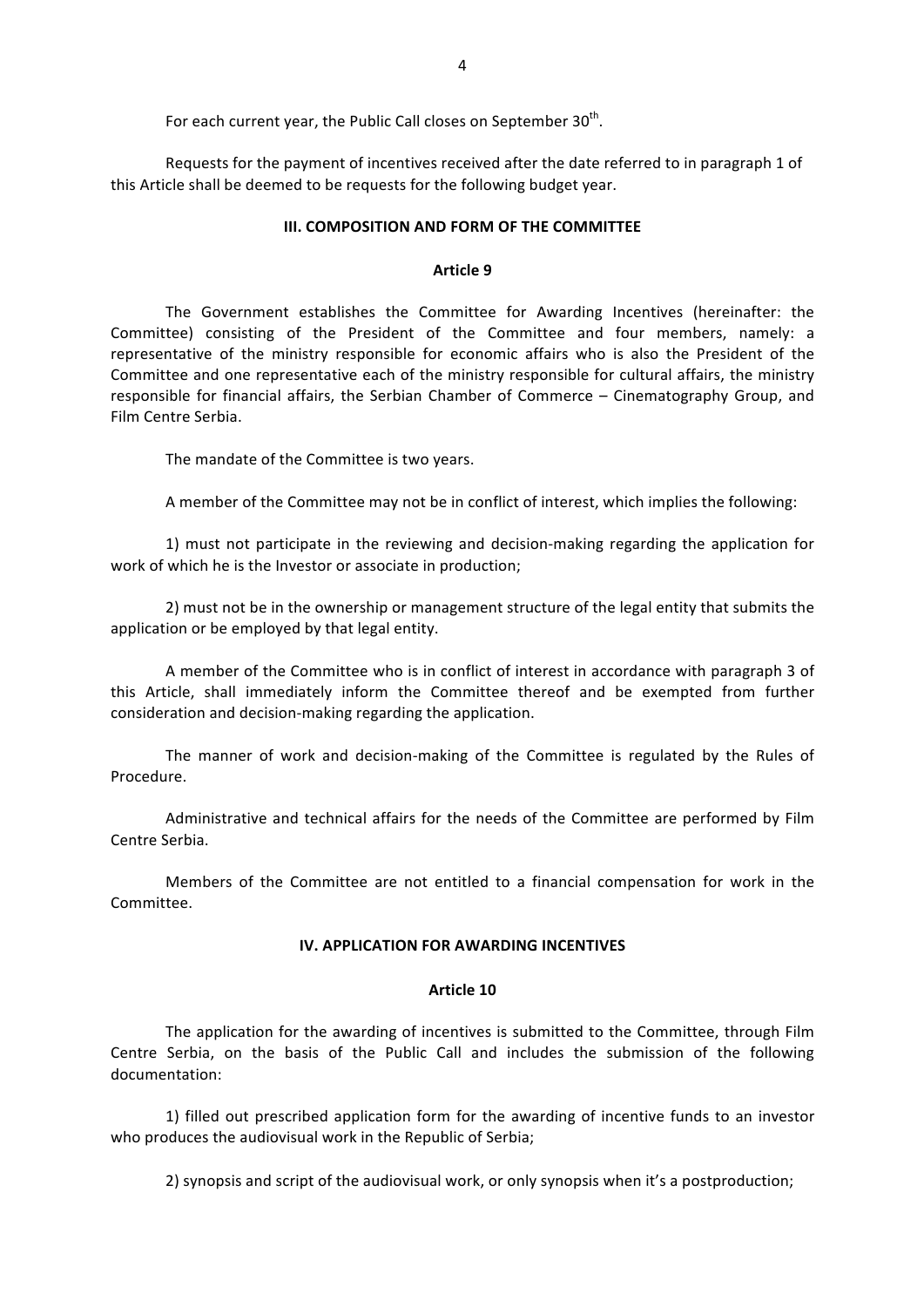3) list of the important members of the team for the production of an audiovisual work (director, actors, etc.);

4) presentation of the production budget, showing the part of the budget for production in the Republic of Serbia expressed in dinars;

5) statement that the audiovisual work meets the requirements of Article 4 of this Regulation;

6) calendar of production of the audiovisual work in the Republic of Serbia;

7) shooting plan for for the audiovisual work in the Republic of Serbia;

8) evidence that there are no grounds for refusal under Article 5 of this Regulation (Certificate of the Tax Administration, Business Registers Agency or any other competent register);

9) statement on the start of production of the audiovisual work in the Republic of Serbia;

10) statement as to whether *de minimis* aid has been received for the costs referred to in Article 2, item 3) of this Regulation, or for any other expenses in the current fiscal year and in the previous two fiscal years, or a statement whether the same project received state aid from any level of government and on what basis;

11) agreement based on which the audiovisual work is being produced in the Republic of Serbia in the name and on behalf of the Investor, concluded between the Investor and the Applicant, provided that the Applicant is a domestic legal or natural person who produces the audiovisual work in the Republic of Serbia on behalf of the Investor;

12) certified statement that the data in the documents are accurate and true;

13) other data and documentation stipulated by the Public Call.

If the agreement referred to in item 11 of this Article does not stipulate the obligation of the Applicant to transfer the incentives to the Investor, the Applicant is obliged to submit another valid proof that the paid incentives will accrue to the Investor.

The application and accompanying documents are submitted in the Serbian language or in a foreign language with a certified translation into the Serbian language.

The Applicant is obliged to prove that, on the day of submitting the application, at least 30% of the funds envisaged for the cost of production of the audiovisual work in the Republic of Serbia are provided.

At the request of the Committee, the Applicant is obliged to submit other information and documentation of relevance for the awarding of incentives.

## **Article 11**

The Committee evaluates each entered application for the awarding of incentives and determines whether the Investor and the audiovisual work fulfill the qualifying conditions for the awarding of incentives, i.e. whether the requirements of Articles 4-6. of this Regulation have been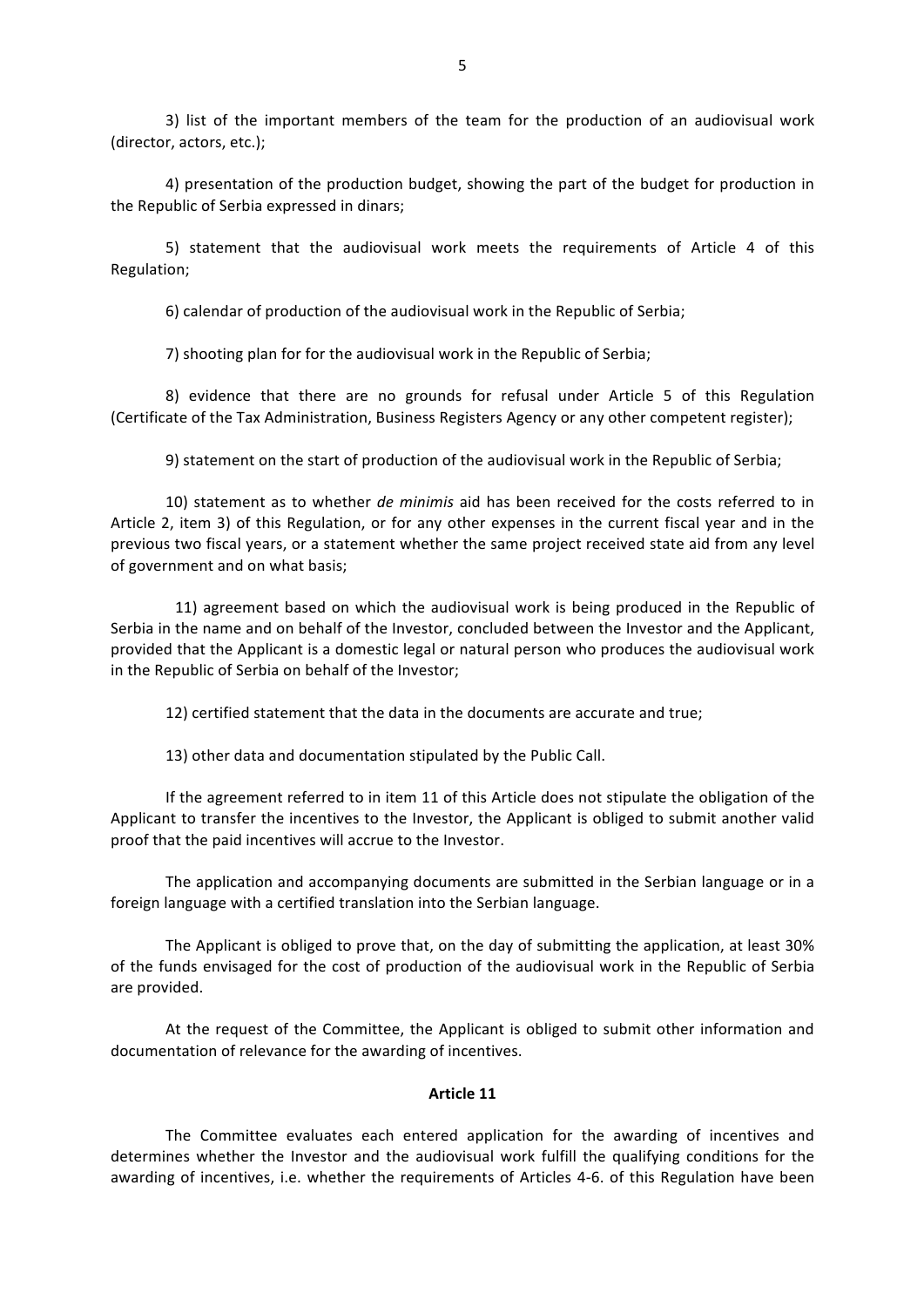fulfilled, as well as whether all the documents prescribed in Article 10 of this Regulation have been submitted.

If, together with the application from paragraph 1 of this Article, all necessary documents provided for in Article 10 of this Regulation have not been submitted, the Committee shall act in accordance with the provisions of the law regulating general administrative procedure, which relate to the handling of incomplete applications.

## **Article 12**

After the Committee determines that the requirements of Articles 4-6. of this Regulation have been fulfilled, i.e. that all the documentation provided for in Article 10 of this Regulation has been submitted, the Committee shall issue the decision determining the fulfillment of the qualifying conditions and shall propose to the Ministry the conclusion of an agreement on the awarding of incentives.

The decision referred to in paragraph 1 of this Article shall be final.

## **V. AGREEMENT ON AWARDING INCENTIVES**

## **Article 13**

The Ministry signs the Agreement on Awarding Incentives (hereinafter: the Agreement) with the Applicant, within the scope of funds planned for these purposes by the Budget Law of the Republic of Serbia for the current budget year and in accordance with the provisions of the Law on the Budget System ("Official gazette of the Republic of Serbia", no.  $54/09$ ,  $73/10$ ,  $101/10$ ,  $101/11$ , 93/12, 62/13, 63/13 - correction, 108/13, 142/14, 68/15 - other law, 103/15, 99/16 and 113/17), in the part governing the responsibility for taking over obligations.

The Agreement specifies the deadlines, rights and obligations of the parties.

The documentation attached to the application, in accordance with Articles 10 and 16 of this Regulation, shall considered an integral part of the Agreement.

The Agreement shall be deemed terminated in the following cases:

- if there has been a deviation from the submitted shooting plan and calendar for more than 30 days or any other significant deviation in the realization of the audiovisual work;

- if the Committee, during the procedure of reviewing the application for payment of incentives, determines that all the prescribed conditions have not been met:

- if provided for by written agreement of the parties before expiration of the agreed deadline;

- due to an objective inability to execute contractual obligations (force majeure, administrative measures, etc.) occurring on the side of one or both parties;

- if bankruptcy, liquidation or reorganization procedures are initiated against the Investor or the Applicant.

# **Article 14**

The Ministry shall pay the approved amount of incentives if all the obligations provided for by this Regulation and the Agreement have been fulfilled.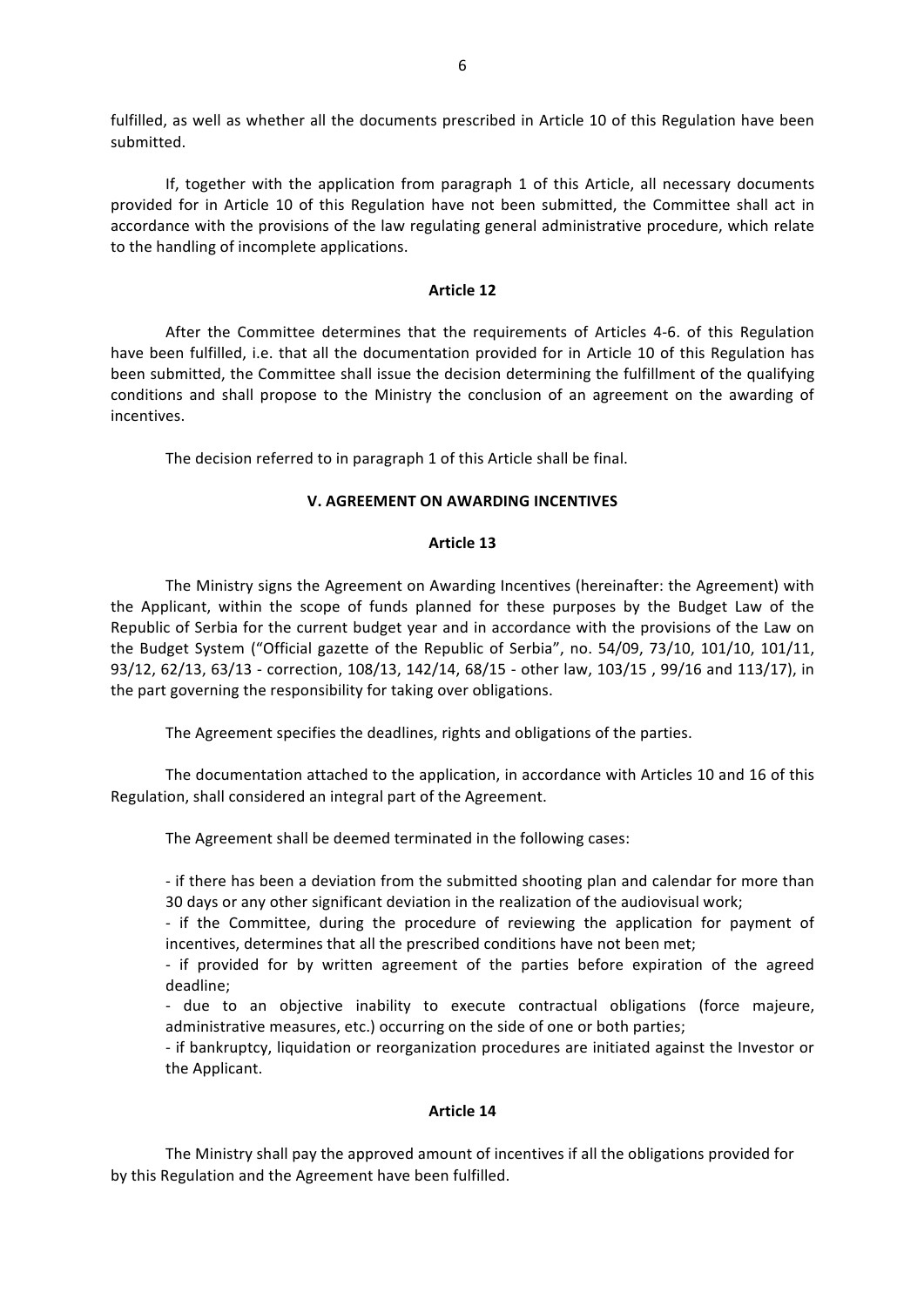#### **VI. APPLICATION FOR PAYMENT OF INCENTIVES**

## **Article 15**

The application for payment of incentives shall be submitted to the Committee within 45 days after completion of the production of the audiovisual work in the territory of the Republic of Serbia.

#### **Article 16**

The application for payment of incentives shall be submitted to the Committee through Film Centre Serbia, in the prescribed form, accompanied by the following documentation:

1) an extract from the register maintained by the Business Registers Agency or any other competent register:

2) an independent auditor's report on the cost of production of the audiovisual work in the Republic of Serbia and the operations of the Investor, made for the purpose of submitting the application for payment of incentives in accordance with this Regulation and the Rulebook, and which is compiled on the basis of the complete record of production costs and total funds spent on the territory of the Republic of Serbia, as well as the evidence confirming these costs (invoices, contracts, bank statements from commercial banks with indication of payment made, etc.). The audit report is prepared on the basis of verification of all eligible costs and can not be based on the sampling method, i.e. review only of certain documents;

3) number of special purpose account with the Treasury Department to which payment of incentives is to be made;

4) a certified statement that the production of the audiovisual work in the Republic of Serbia has been completed, and that the conditions prescribed by Article 20 of this Regulation have been fulfilled;

5) a certified statement that the data in the documents is correct and true.

The independent auditor's report referred to in paragraph 1 item 2) of this Article shall determine the amount of costs that qualify for the incentive.

At the request of the Committee, the Applicant is obliged to submit other data and documentation relevant to the payment of incentives.

#### **Article 17**

The Committee evaluates each entered application for payment of incentives and determines whether all the prescribed conditions for the payment of incentives have been met.

If, together with the application referred to in paragraph 1 of this Article, all the necessary documents provided for in Article 16 of this Regulation have not been submitted, the Committee shall act in accordance with the provisions of the law governing general administrative procedure which relate to the handling of incomplete requests.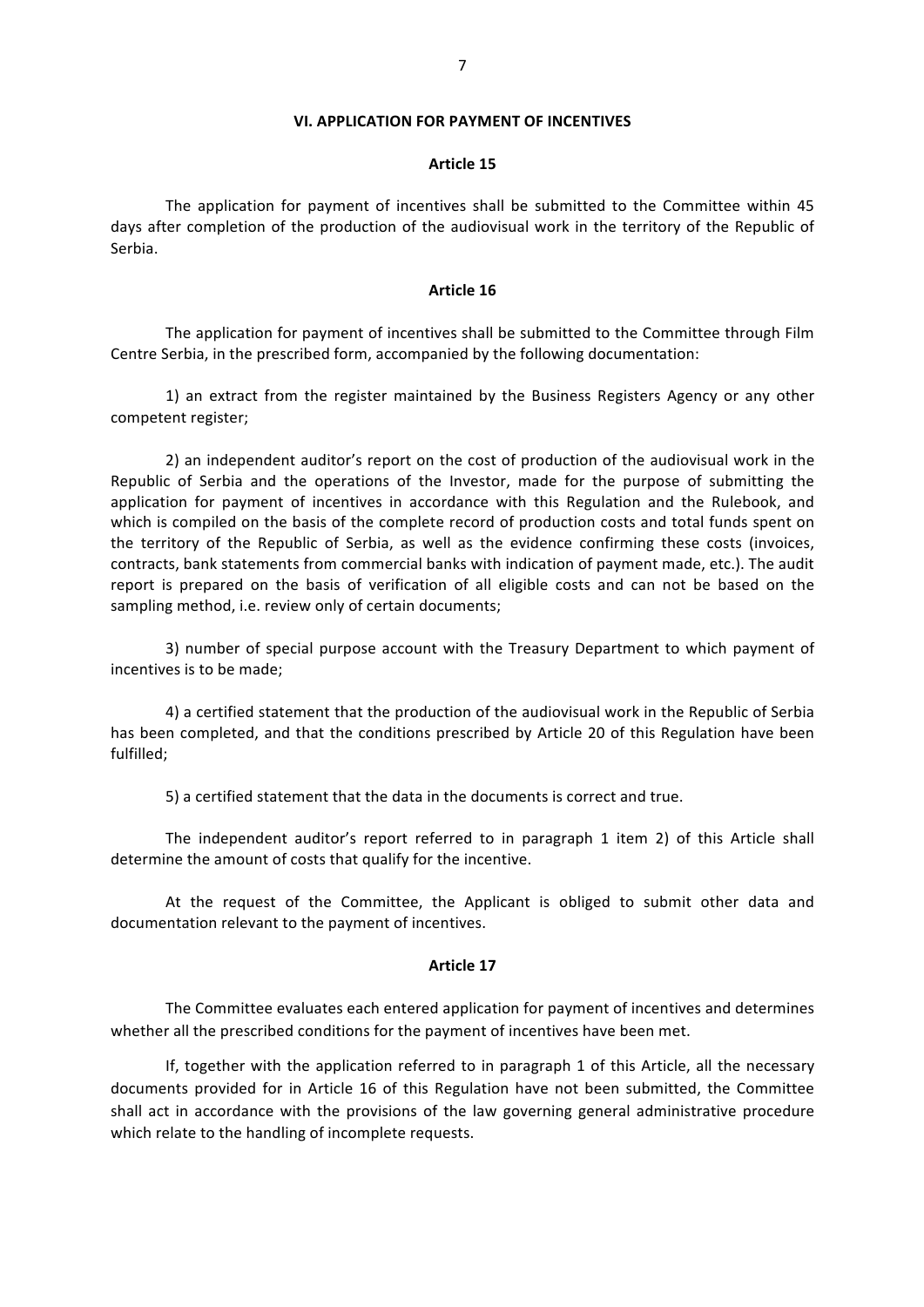If all the requirements of paragraph 1 of this Article are fulfilled, the Committee shall render the decision determining the fulfillment of conditions, propose to the Ministry to render the appropriate decision as the basis for payment of incentives and adopt a report on the fulfillment of the conditions for payment.

The decision referred to in paragraph 3 of this Article is final.

## **Article 18**

The incentives are paid to the account of the Applicant  $-$  a special dedicated account with the Treasury Department.

The incentives shall be paid within 60 days from the date of the final decision of the Ministry referred to in Article 17 paragraph 3 of this Regulation.

If the incentives are paid to the account of the Applicant who is a domestic legal or natural person who, in the name and on behalf of the Investor, produces the audiovisual work in the Republic of Serbia, the Applicant is obliged to, within 10 days from the date of payment of incentives in the sense of paragraph 1 of this Article, transfer the amount of funds paid to the Investor and furnish the Ministry proof thereof.

In the event of failure to fulfill the obligation from paragraph 3 of this Article, the Applicant is obliged to refund the paid incentives to the budget of the Republic of Serbia with statutory default interest calculated from the date of payment of incentives to the account of the Applicant until the date of refund of the amounts of paid funds.

# **VII. ELIGIBLE COSTS**

## **Article 19**

The following are recognized as qualified (eligible) costs:

1) costs related to the production of the audiovisual work that have been incurred and paid to legal or natural persons in the territory of the Republic of Serbia in connection with the goods procured and services provided, use of locations, payment of fees to members of the team who are citizens of the Republic of Serbia or foreigners who have a stay of at least one year in the territory of the Republic of Serbia, in accordance with the regulations of the Republic of Serbia;

2) costs incurred in connection with the use of goods or the renting of movable and immovable property can only be recognized if the goods or movable and immovable property are owned by legal or natural persons from the territory of the Republic of Serbia.

Costs that are specifically not recognized as eligible costs incurred in connection with the production of audiovisual works are: marketing costs, costs related to the purchase of real estate, distribution costs and costs of value added tax.

The types and contents of the explanation of eligible, as well as non-eligible costs and forms of the application for awarding and payment of incentives, are specified in more detail by the Minister in charge of economic affairs.